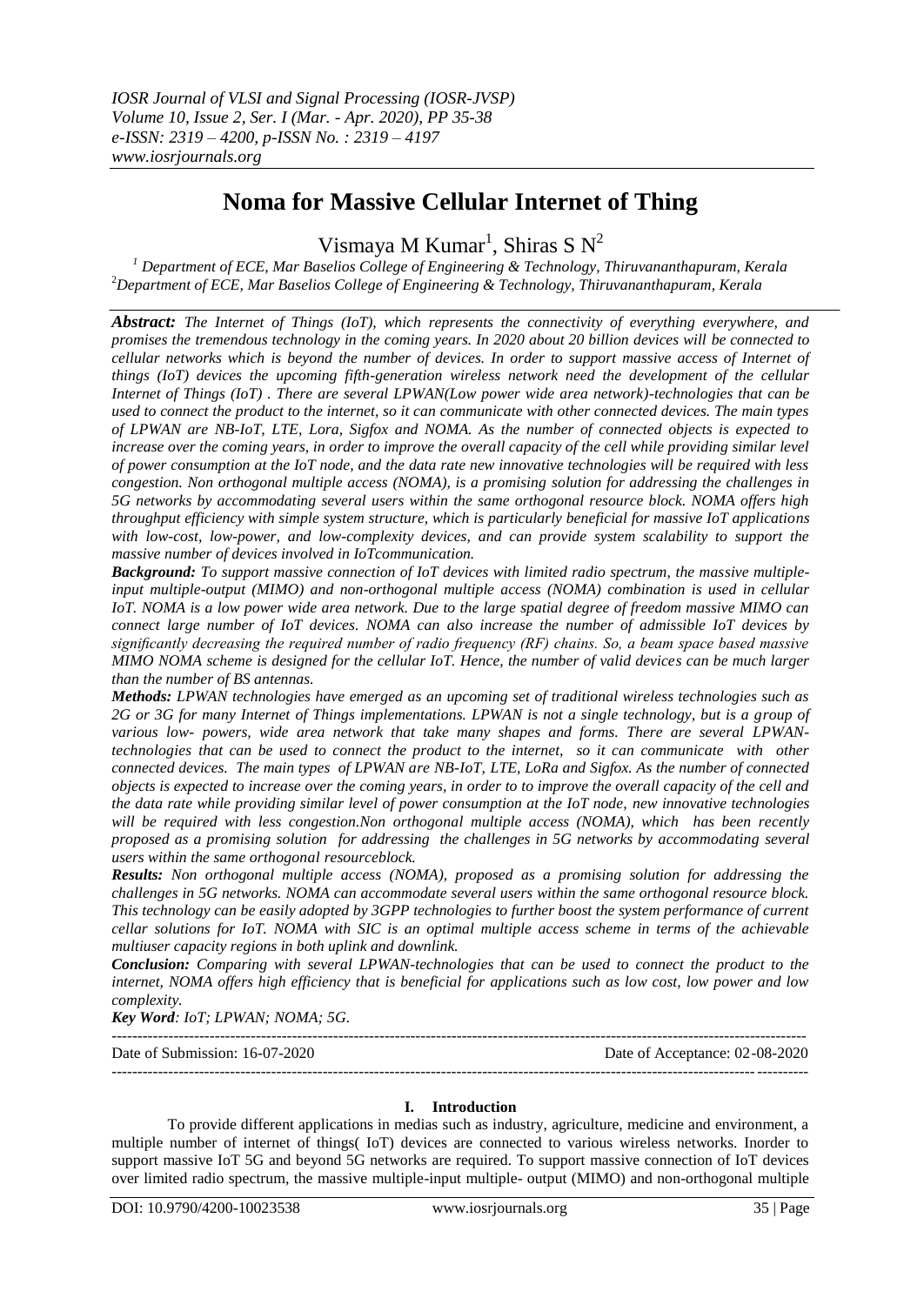access (NOMA) combination is used in cellular IoT. The term massive IoT is an apt description of enormous number of IoT devices and sensors. Due to the large spatial degree of freedom massive MIMO can connect large number of IoT devices. NOMA can also increase the number of admissible IoT devices by significantly decreasing the required number of radiofrequency (RF) chains. So, a beam space based massive MIMO NOMA scheme is designed for the cellular IoT. Therefore, the number of valid devices can be much larger than the number of BS antennas. Massive IoT refers to the application that is less latency sensitive, low cost and low energy consumption. The key requirements of massive IoT includes long battery life, affordable device, strong coverage and low operation cost. Low cost networks can easily handle large number of devices. In conjunction with the rapid growth of IoT in market, low power wide area network have become a low rate long rate communication technology.

# **II. Methods**

LPWAN technologies have become an upcoming set of technologies such as 2G, 3G and for many Internet of Things*.* LPWAN technologies have advantages such as low-cost and power-efficient communication which is needed for many IoT devices. Licensed vs. license-free are the two classifications of low power wide area networks. All licensed low power wide area networks are derived from 3rd generation partnership project (3GPP) cellular standards, the license-free landscape is much diverse. Depending on theirunderlying technologies, license-free spectrum of LPWANs varies significantly in terms of network performance criteria. LPWANs have greater power efficiency and operate at lower cost than any other traditional mobile networks. They can connect large number of devices over huge area 10 to 1,000 bytes are the packet sizes that can be accommodated by the LPWAN with an uplink speeds of 200 Kbps and its range varies from 2 km to 1,000 km, depending on the technology. LPWAN is a group of various low-powers and is not a single technology, where the wide area network can take different shapes and forms. [Smart metering,](https://internetofthingsagenda.techtarget.com/definition/smart-meter) smart lighting, asset monitoring and tracking, [smart cities,](https://internetofthingsagenda.techtarget.com/definition/smart-city) precision agriculture, livestock monitoring, energy management, manufacturing, and [industrial IoT d](https://internetofthingsagenda.techtarget.com/definition/Industrial-Internet-of-Things-IIoT)eployments are the different applications where low power wide area network technologies are used. There are several LPWAN-technologies that can be used to connect the product to the internet, so it can communicate with other connected devices. The main types of LPWAN are NB-IoT, LTE, LoRa and Sigfox. As we all know that the connected objects number increases in the coming years, therefore it is necessary to improve the overall capacity of the cell and the data rate to provide similar level of power consumption at the IoT node, by reducing the congestion. Therefore to face the challenges in 5G network and to connect multiple users the best solution is Non orthogonal multiple access(NOMA).

**Sigfox:** Based on the patented technology sigfox offers an end to end connectivity solution with a low power wide area network operator. The uplink communication that is the data from the base station to the end devices, the sigfox only supports uplink communication and not the downlink communication. Sigfox has an advantage where it experiences less noise levels and is an end to end network solution and technology player and it uses the frequency bandwidth efficiently which helps to reduce the power consumptions. Sigfox has the lowest cost radio modules. another advantage of sigfox is that it can cover a wide range of area where it is located. But it cannot be deployed everywhere, so it won't work for a large number of user cases. As sigfox only has a limited downlink possibility, it has a different link budget and is very restricted. Endpoint to the base station communication is better headed up in sigfox. Sigfox has bidirectional functionality, but the capacity from the base station back to the endpoint is overall controlled. Less power consumption is the main advantage of sigfox as less amount of data is send with less speed and it can cover a wide range of area where it is located, and the drawback is that it will not work for a large usecases.

Long range (LoRa): Long Range (LoRa) is a non-cellular modulation technology used for Long Range Wide Area Network ( LoRaWAN). LoRa and LoRaWAN are two terms which are not interchangeable. LoRaWAN is mainly used for wide area network communications (WAN) whereas LoRa is used for long range communication. LoRa is a wireless platform which will provide low power and long range, that has become the technology for IoT. LoRa or Long range low power wireless standard is mainly used for providing low data rate communication network.LoRa can provide low data rate communication over threshold distances. The main advantages of LoRa is that it has good radio networks for IoT solutions and has better link budgets. Another advantage is that we are able to provide our own network and are able to manage our own network. LoRa devices has the ability to work well when they are in motion, which makes them useful for tracking assets. Energy management, natural resource reduction, pollution control, infrastructure efficiency, disaster prevention, which is the biggest problem faced by our planet can be solved by LoRa technologies. Longer battery life than narrow band IoT (NB-IoT) devices is the another main advantage of LoRa. The disadvantages of Lora includes lower data rates than NB-IoT, longer latency time and it requires a gateway towork.

**Narrow band IoT (NB– IoT):** For developing a wide range of new IoT devices and service a standard based new low power wide area network technology known as Narrow band IoT (NB-IoT) has developed, High system capacity, spectrum efficiency and high power consumption of user devices are the main advantages of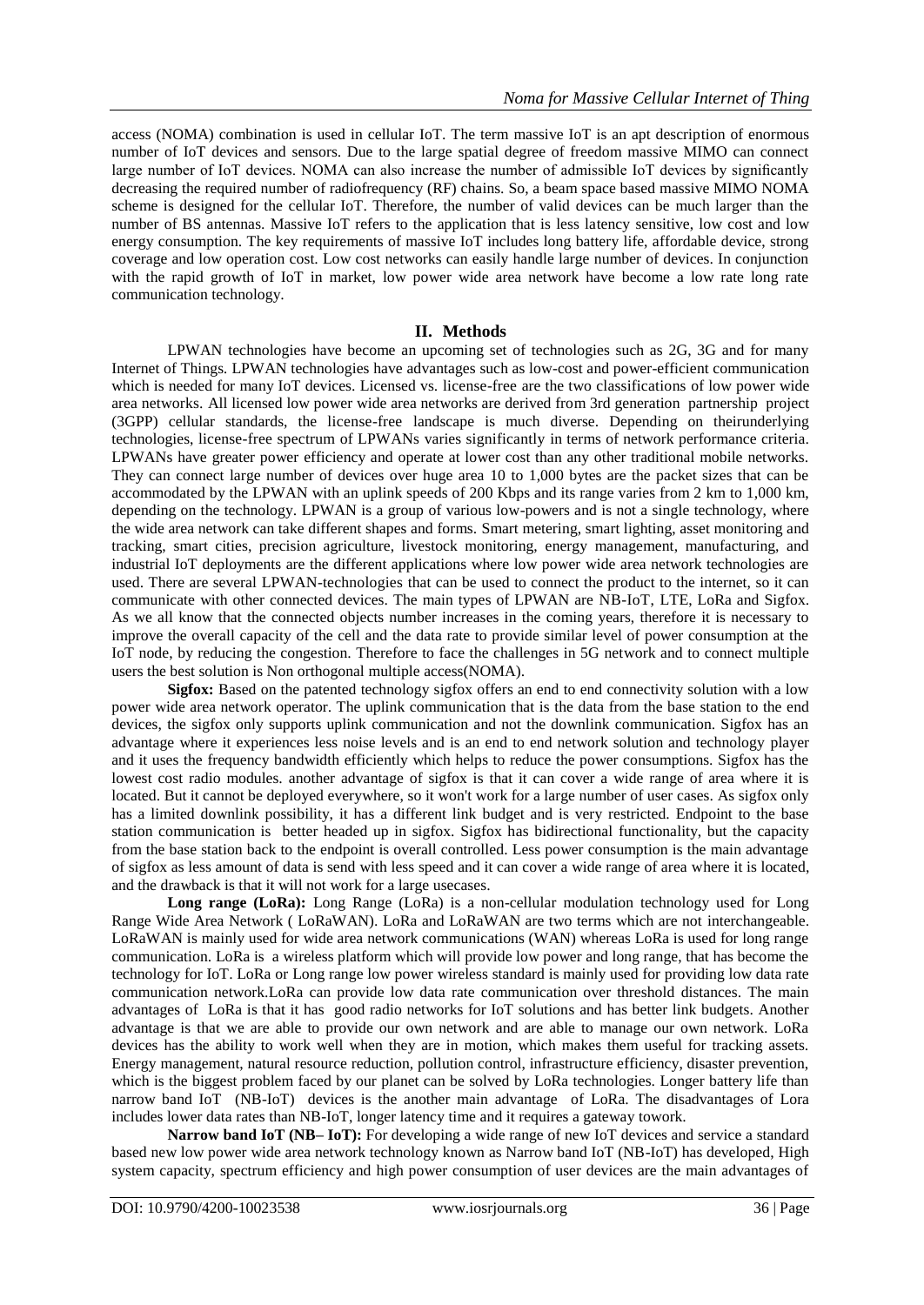narrow band IoT . Battery has a life expansion of more than 10 years. NB-IoT is the initiative project by the Third Generation Partnership project (3GPP), which is the organization for standardizing cellular systems, and addresses the needs of very low data rate devices that need to connect to mobile networks, often powered by batteries. To standardize the IoT device to make it more inter operable and more reliable is the main goal of NB- IoT. NB-IoT work well indoors and in dense urban areas as the devices rely on 4G coverage's and has better and faster response times than LoRa and has good quality of service are the main advantages of NB-IoT, the drawbacks includes its implementation difficulty and implementation cost. Sending large amount of data is the main design drawback of NB-IoT. NB-IoT is mainly used by meters and sensors since network and handoff is a problem inNB-IoT,

**Long Term Evolution (LTE):** LTE is also a project by third generation partnership project (3GPP) which is done in 2004 and LTE means Long Term Evolution. Among the cellular technologies such as 3G,4G, and 3GPP LTE is the current and promising technologies. LTE brings new standard for IoT networking. The main advantages of LTE that is long term evolution networks are low latency, packet optimized radio access technology supporting flexible bandwidth deployments and high data rate. The network design architecture of LTE is based on the goal to provide seamless mobility and quality of service to support packet switched data traffic. The main advantages include minimal infrastructure, robust reach over massive distances, low cost, low power and scalability, better battery life and better indoor penetration. The user needs to have mobile phones which support LTE functionality, which requires completely new network is the main drawback ofLTE.

**Non – Orthogonal Multiple Access (NOMA):** Orthogonal and non-orthogonal approaches are the two types of multiple access techniques. Orthogonal multiple access (OMA), includes time division multiple access (TDMA), frequency division multiple access (FDMA), and orthogonal FDMA (OFDMA), where there is no overlapping of each other. A non-orthogonal scheme allows overlapping among the signals in time or frequency by exploiting power domain, code domain. NOMA is one of the most promising radio access technique in next generation wireless network. Compared to OFDMA, which is the current standard technique, NOMA offers a set of desirable potential benefits such as enhanced spectrum efficiency, reduced latency with high reliability and massive connectivity. NOMA techniques can broadly classified into two major categories, i.e., power-domain NOMA and code-domain NOMA. In Power domain NOMA multiplexing is fully based on different power levels and in Code domain NOMA multiplexing is fully based on different codes. NOMA uses superposition coding at the transmitter end. NOMA uses SIC (Successive interference cancellation) technique to retrieve data of both the users. The Key ideas of NOMA is that all the users are served at the same time, frequency and code, Users with better channel conditions get less power and Successive interference cancellation is used at the receivers. The baseline idea of NOMA is to serve multiple users using the same resources in terms of frequency, time and space.

#### **III. Result**

Non orthogonal multiple access (NOMA), has been recently proposed as one of the most promising solution in radio access network. The main advantage of NOMA is that simple system structure having high throughput efficiency, that is beneficial for massive IoT applications, with low-cost, low power, and complexity devices, NOMA provide scalability to system which support massive connection of devices involved in IoT communication. For improving system performance NOMA can be combined with multi antenna and beamforming technique.Massive NOMA offers high throughput efficiency with simple system structure, which are beneficial for massive IoT applications with low cost, power and complexity devices, and can provide system scalability to support massive number ofdevices.

### **IV. Conclusion**

Comparing with several LPWAN-technologies that can be used to connect the product to the internet, NOMA has many benefits such as high throughput efficiency, low cost, power and complexity.

#### **References**

- [1]. Guanghua Yu, Xiaoming Chen, and Derrick Wing Kwan Ng, " Low cost design of massive access of cellular Internet of things," IEEE Trans. Commun., vol. 67, no. 3, pp. 2930-3208, Mar.2019
- [2]. M. Shirvanimoghaddam, M. Dohler, and S. J. Johnson, "Massive nonorthogonal multiple access for cellular IoT: Potentials and limitations,"IEEECommun.Mag.,vol.55,no.9,pp.55-61, Sep.2017.
- [3]. Y. Liu, Z. Qin, M. Elkashlan, Z. Ding, A. Nallanathan, and L. Hanzo, "Nonorthogonal multiple access for 5G and beyond," Proc. IEEE, vol. 105, no. 12, pp. 2347-2381, Dec.2017.
- [4]. X. Chen, Z. Zhang, C. Zhong, and D. W. K. Ng, "Exploiting multiple antenna techniques for non-orthogonal multiple access," IEEE J. Sel. Areas Commun., vol. 35, no. 10, pp. 2207-2220, Oct.2017.
- [5]. X. Shao, X. Chen, C. Zhong, J. Zhao, and Z. Zhang, "A unified design of massive access for cellular internet of things," IEEE Internet of Things J., vol. 6. no. 2, pp. 3934-3947, Apr.2019.
- [6]. Z. Ding and H. V. Poor, "Design of massive-MIMO-NOMA with limited feedback," IEEE Signal Process. Lett., vol. 23, no. 5, pp. 629-633, May2016.
- [7]. X. Chen, R. Jia, and D. W. K. Ng, "On the design of massive nonorthogonal multiple access with imperfect successive interference